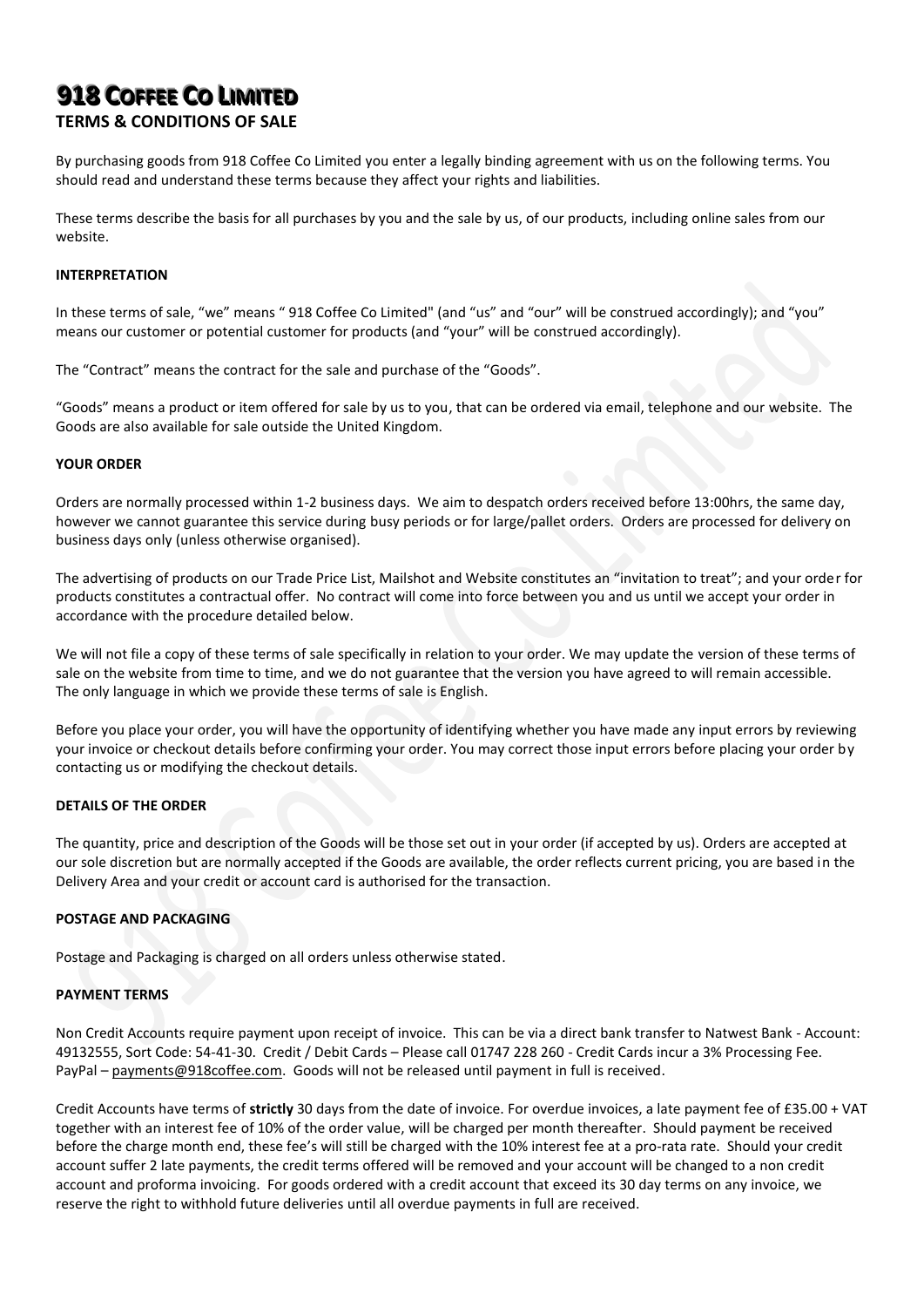Should no payment or agreement be made by 60 days following the date of the invoice, 918 Coffee Co Limited will transfer the account and debt to a Debt Collection Agency who will collect the debt together with their fees. Once this transfer has taken place 918 Coffee Co Limited are unable to cancel it. All subsequent orders will be on a Proforma basis and at our sole discretion.

We accept no liability if a delivery is delayed because you did not supply payment details or if those supplied were incorrect. If it is not possible to obtain full payment for the Goods from your account on delivery of the Goods to you, we will cancel the Contract or suspend any further deliveries to you. This does not affect any other rights we may have.

We will take all reasonable care to keep all information connected with your order secure but we cannot be held liable for any loss that you may suffer if a third party obtains unauthorised access to any data, including credit and account details you provide when accessing or ordering from our website, unless this is solely due to our negligence.

# **DELIVERY**

We deliver to all Mainland UK. For non-Mainland UK eg the Scottish Highlands, Ireland and the Channel Isles and Worldwide deliveries please contact us for a quotation.

We will deliver the Goods to the address you specify for delivery at the time of placing your order. It is important that this address is accurate. It is a condition that all orders despatched will require a signature on delivery. We will never leave items unless they have been signed for. We cannot accept any liability for any loss or damage to the Goods once they have been delivered and signed for. We will aim to deliver the Goods ordered by 13:00 on a Next Day courier service, Monday to Friday, but delivery times are not guaranteed especially during busy periods. This service is offered by our couriers and we cannot be liable should they not deliver next day and we have despatched on time as required. Should we knowingly be unable to deliver next day we will inform you. If delivery is delayed due to any cause beyond our reasonable control, the delivery date will be extended by a reasonable period and we will contact you to arrange an alternative time. Saturday deliveries can be arranged at an extra charge, if required please contact us to arrange this.

All goods must be checked on collection or delivery and not signed for until you are satisfied and fully accept delivery. If there is any sign of damage, please sign as "damaged" and report to us within 48 hours - claims for damaged items will not be otherwise accepted. Terms such as Unchecked or Not Checked are taken as clear acceptance of goods.

You must inform us of any discrepancies whatsoever within 48 hours of collection / delivery. Reasonable assistance must be provided to the delivery driver to help unload, missed deliveries will incur re-delivery costs.

All liability of goods lies with the buyer once the item has been delivered. We do not cover for consequential loss, labour or courier / transportation costs.

## **RISK AND OWNERSHIP**

Risk of damage to or loss of the Goods passes to you at the time of delivery to you or, if you fail to take delivery at the agreed time, the time when we tried to deliver. You will only own the Goods once they have been successfully delivered and when we have received cleared payment in full.

# **RETURNS/OPTIONS TO CANCEL**

By law, customers within the European Union have the right to a 'cooling off period' within seven working days of their purchase being delivered.

If you wish to cancel your order, items may be returned within 7 days and you must contact us by phone on 01747 228260. If you decide to return an item to 918 Coffee Co during this period, provided it is unopened and in its original packaging, you will be entitled to a refund of the cost of the item but not the delivery charge once the item is received by us, less any charges that may apply.

We do not refund courier costs either way. It is your duty to ensure the item(s) reach us in their original condition and we will not be liability for loss or damage of returned items so please ensure you take out the correct insurance cover. You must arrange for the return. Any non-faulty items will incur up to 25% handling charge. Some items that are non-returnable will be advertised as such.

If you are returning the items because they are damaged, faulty or in any way defective then 918 Coffee Co will refund the delivery return fee on receipt of the goods or arrange our own collection service.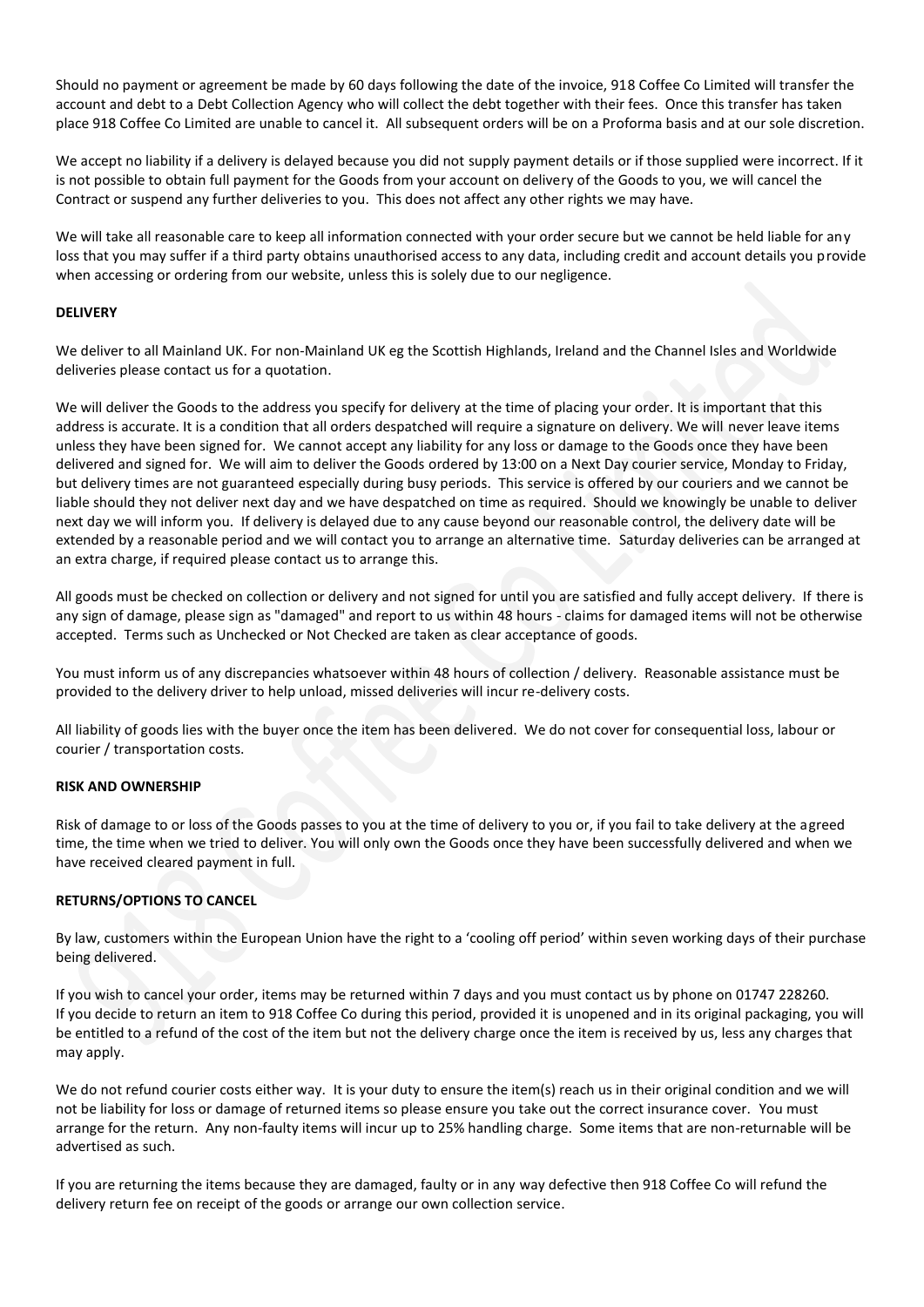#### **PRICING**

Our items to you will be charged at the current price displayed on our Trade Price List, Mailshot or Website. Coffee is not charged VAT, however other products and delivery charges do incur a 20% VAT charge.

As we stock a vast and varied number of products, it is always possible that some of the prices may be incorrect. We will verify prices as part of our sale procedures so that a product's correct price will be stated on your invoice for your order. In these circumstances, we reserve the right to cancel the transaction notwithstanding that your order has been confirmed or otherwise accepted, without compensation to you. We will refund or provide a credit to you for the purchase price of the product in question if payment has been made.

All pricing is in GBP and vatable products will be charged the current VAT rate. 918 Coffee Co Limited has the right to change pricing without notice.

In addition to the price of the products, you will have to pay a delivery charge, which will be as stated on your invoice.

#### **WARRANTIES**

918 Coffee Co aims to provide our customers with high quality products and takes all reasonable steps to ensure you are pleased with your purchase, unless otherwise stated our new products are covered only by the manufacturer's guarantee. All new Equipment sales, the purchaser accepts full liability for its proper use, operation and installation. Coffee and other such machines must be installed by a licensed professional electrician and plumber, or could result in the void of any warranties.

The purchaser further agrees to indemnify and hold harmless of the seller, its officers and employees from any claims, actions, lawsuits, judgments or liability arising from the use of this product. By purchasing this item the purchaser agrees to the above conditions of this sale and absolves seller, its officers, and employees of any and all liability regardless of its origin in the use of this product.

If there are any broken parts due to shipping damage we will have replacement parts shipped to you ASAP but this must be notified to us within 48 hours and the delivery note should be endorsed as "damaged".

A Product Warranty covers parts only (not wear & tear or neglect) for 1 year unless otherwise specified. To validate, professional installation an invoice from a professional installer must be provided in the event of a warranty claim as proof of proper installation. We do not cover courier or installation costs in any case. Faulty parts must be returned to us under the guarantee (at your own expense), then we will send replacements. Do not book your installer until you have received and checked the goods.

You are advised to check the suitability of the product with a professional body. Our liability shall never exceed the maximum price paid for the actual product. All transactions must be completed within 7 days and contact should be made within 3 days otherwise we reserve the absolute right to cancel any order.

Images and logo's are provided as reference to the item been sold. We endeavour to provide updated information and images of the products in case of any changes, but we cannot assume liability if the item does not reflect the image 100%. If the item does differ it will usually only be minor as both us and the suppliers reserve the right to upgrade / improve quality / parts and specification without prior written notice. Minor variations could include but not limited to packaging, label design & colour, portafilter handle choice or shape, control panel layout. Pictures may be for illustration purposes only and the actual product may vary slightly.

You warrant to us that:

you are legally capable of entering into binding contracts, and you have full authority, power and capacity to agree to these terms of sale;

the information provided in your order is accurate and complete;

#### **MATTERS OUT OF OUR CONTROL**

We will not be liable to you or in breach of the Contract for delay or failure to perform due to a cause beyond our reasonable control and for any delayed or failed deliveries due to the fault of our courier.

We accept no responsibility or liability for the content or operation of websites which are not under our control but may contain our product.